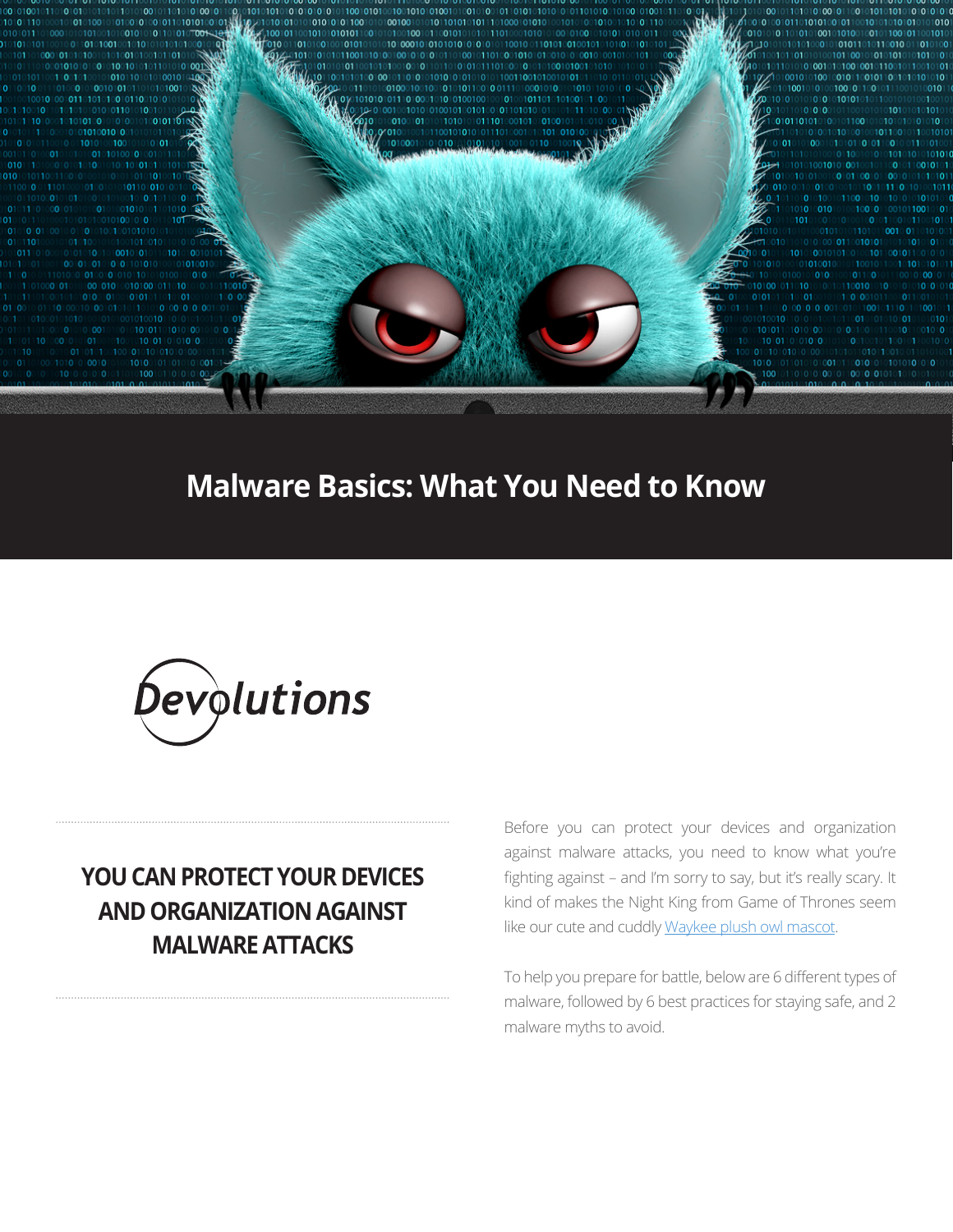## **Types of Malware**

Virus: This type of malware attaches itself to a document or a legitimate program. It usually has the capacity to replicate itself repeatedly, in order to infect and corrupt other files without its victims' knowledge.

**Trojan Horse:** This type of malicious malware is usually hidden or embedded in an email attachment or in a useful or interesting program such as a computer game, in order to encourage a user to install it. One of the most insidious (and ironic) types of Trojan Horses is a program that claims to clear your computer of viruses, but instead delivers viruses to your computer.

**Botnet:** This type of malware is a network or collection of compromised computers and routers (IoT), which are linked to the Internet in a coordinated way for malicious purposes. Compromised machines are often turned into robot "zombies" and used to send spam, spread malware, and launch cyberattacks. A Botnet is also known as a zombie network.

Spyware: This type of malware is installed on a computer or device without the victim's awareness. Once activated, spyware collects and transmits information about a person or organization, such as passwords and credit card numbers.

Ransomware: This type of malware uses encryption to block access to a computer system or fines until a specific amount of money is paid — usually by cryptocurrency (e.g. Bitcoin), since the transaction cannot be traced or refunded. If the ransom is not paid, then the victim's files are destroyed.

Computer Worm: This type of malware is a self-replicating program that copies itself from computer to computer. Rather than infect files, its main purpose is to use resources such as computer memory and network bandwidth to inflict damage.

## **6 Best Practices to Prevent Malware**

The bad news is that there is no 100% bulletproof way to eliminate malware. But the good news is that you significantly lower your chances of getting attacked and victimized by malware if you implement these best practices:

#### 1. Install Anti-Virus and Anti-Malware Software

It goes without saying — but we'll say it anyway — that installing good anti-virus software and anti-malware software is a critical first step in keeping your computer and network safe. Make a habit of analyzing: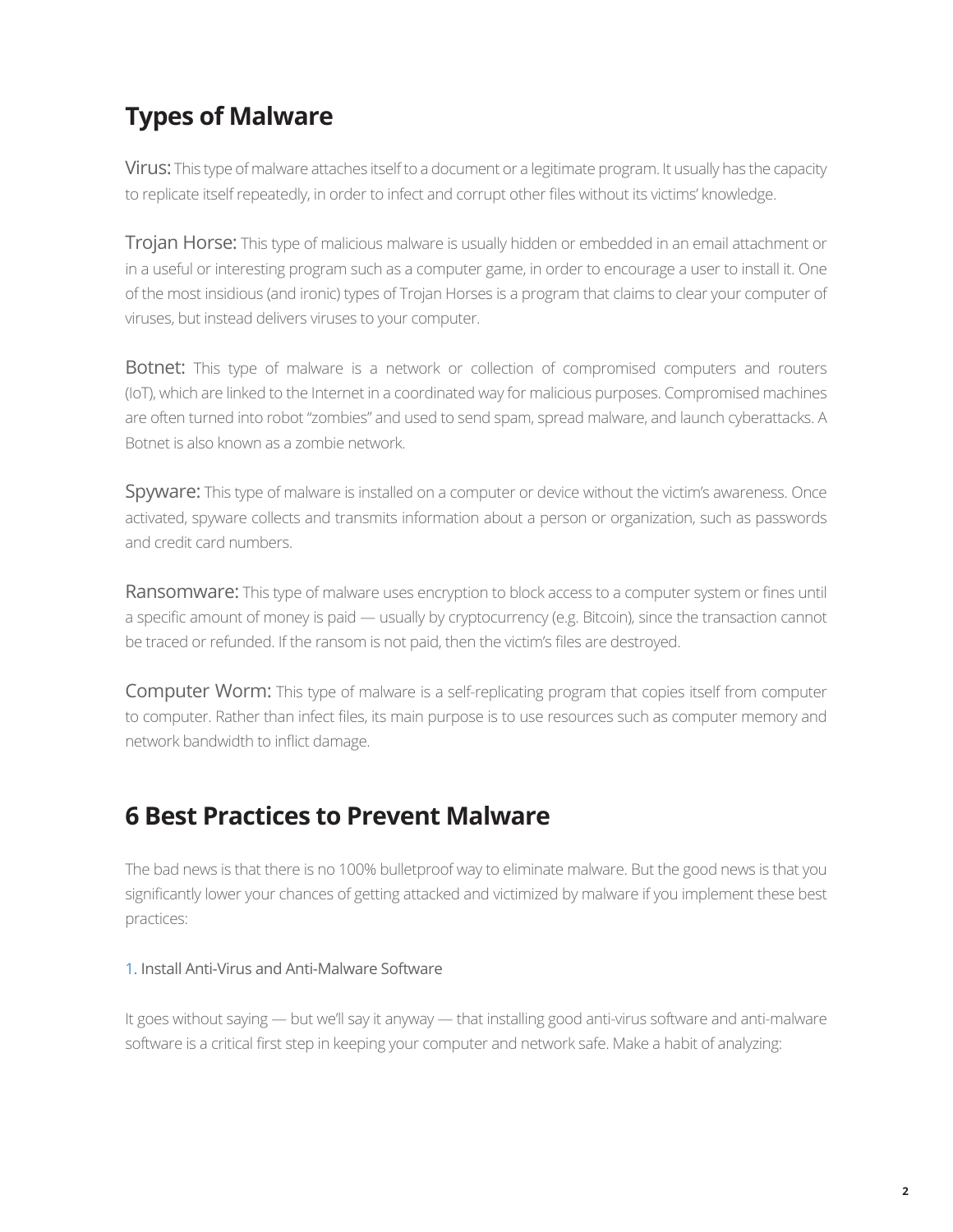- Email attachments
- Files downloaded directly from the Internet
- USB sticks, memory cards and other portable storage devices before using them

Also, never disable or grant exceptions to your anti-virus or anti-malware software unless you really know what you're doing. It's kind of like leaving your house unlocked. If you're standing at the door for a few seconds, then it's OK. But if you're asleep, away, or in your geek cave playing games or streaming videos, then lock the door!

#### 2. Only Visit Legitimate Sites

Only buy and download apps from legitimate sites, and never open or run a program from an unknown or doubtful source. You should also avoid browsing websites that deliver pirated material, as these are major malware sources (plus, downloading illegal content can expose you/your organization to serious legal penalties).

### 3. Think Before You Click

Always be careful if you receive a suspicious or unsolicited email — even if it seems to be from a colleague, family member or friend. Here are a few tips to keep in mind:

- Don't click on a link or a button in a message. Instead, hover over the link to see where it is taking you.
- Don't download or open email attachments from someone you don't know.
- When browsing websites, carefully read the content of a pop-up window before choosing an option or accepting an offer. You may be shocked at what you are being asked to agree to!

#### 4. Read with a Sharp Eye

One of the principal methods used to spread malware is to scam users through social engineering. Pay close attention to the content of an email. Is the formatting strange and unfamiliar? Are there many grammar and spelling errors? When in doubt, contact the sender directly and confirm. Do this by calling them or sending a new email. Don't reply to the suspicious email.

#### 5. Keep Everything Updated

Update your browsers, operating system and plugins. Updates are often released to patch any security liabilities. With updates, there is one rule to follow: the sooner the better.